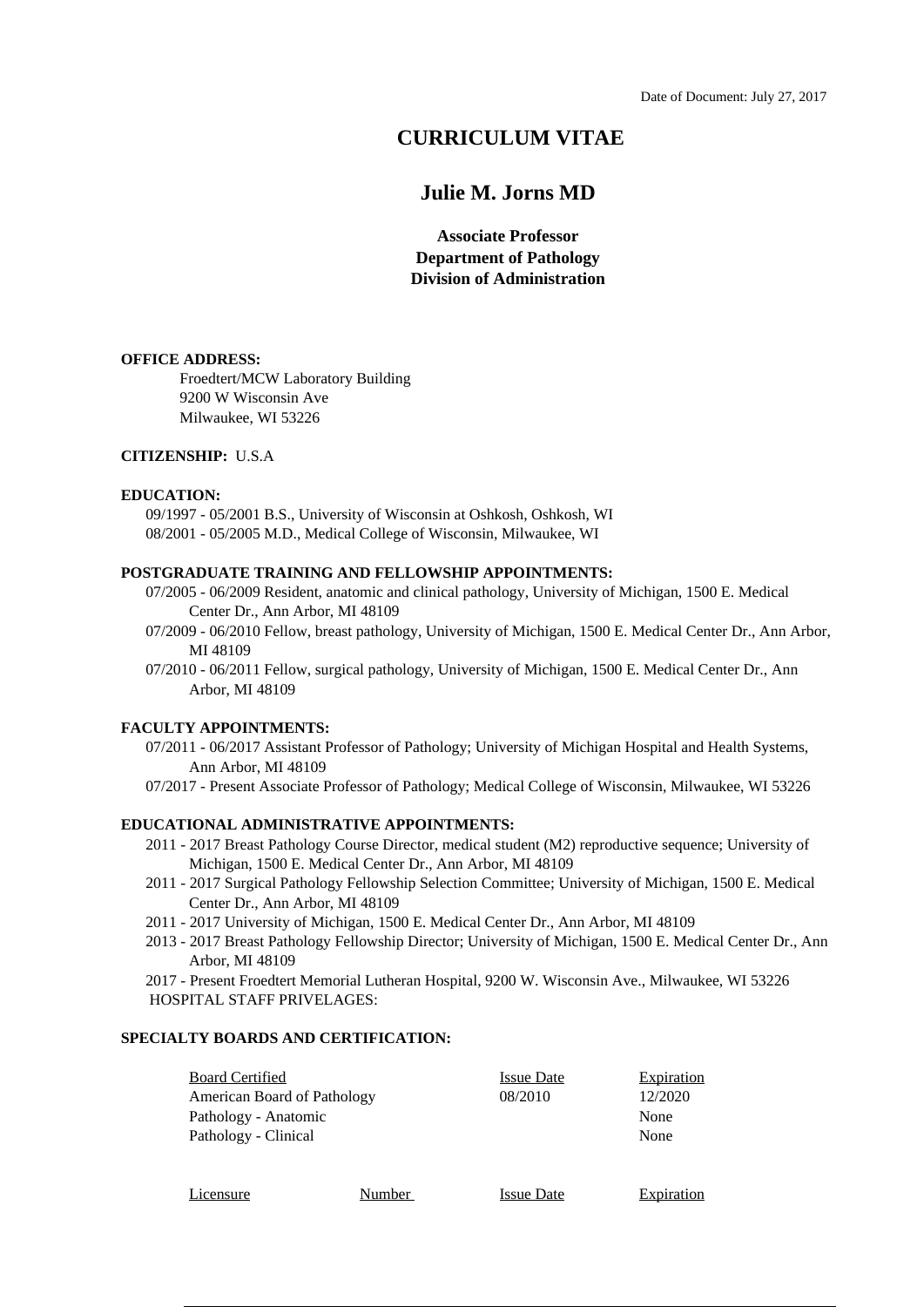| Michigan License  | 4301086279 | 08/2010 | 01/31/2019 |
|-------------------|------------|---------|------------|
| Wisconsin License | 66876-20   | 02/2017 | 10/31/2017 |

## **AWARDS AND HONORS:**

- 1997 2000 Varsity Letters; Women's Cross Country and Track and Field, University of Wisconsin Oshkosh
- 1998 Present University of Wisconsin Oshkosh Leadership Award
- 2005 Present American Society for Clinical Pathology
- 2005 2017 A. James French Society
- 2005 Present United States and Canadian Academy of Pathology
- 2009 Present A.J. French Traveling Fellowship; Infectious disease pathology, Armed Forces Institute of Pathology (AFIP)
- 2010 2017 Michigan Society of Pathologists
- 2010 Present College of American Pathologists
- 2013 Present University of Michigan Clinical Pathology Program of the Year East Ann Arbor Intraoperative Breast Cancer Management Practice

MEMBERSHIP IN PROFESSIONAL SOCIETIES:

## **INVITED LECTURES/WORKSHOPS/PRESENTATIONS:**

#### **Local**

"Localization for Surgery: The Next Generation"

New Frontiers in Pathology Conference; Breast Pathology Break-out Session, annual conference, Ann Arbor, MI, September 30, 2010

"Controversies in breast pathology: Intraoperative frozen section analysis of lumpectomy margins"

New Frontiers in Pathology Conference; Breast Pathology Break-out Session, annual conference, Ann Arbor, MI, October 13, 2011

"Controversies in breast pathology: Sentinel lymph node biopsies"

- New Frontiers in Pathology Conference; Breast Pathology Break-out Session, annual conference, Ann Arbor, MI, September 26, 2013
- "Lobular neoplasia: Morphology and management"
- Operating Room Staff Continuing Medical Education Series, Ann Arbor, MI, March 20, 2014

"Histology 101 & A little breast pathology and how it affects you"

- New Frontiers in Pathology Conference; Breast Pathology Break-out Session, annual conference, Ann Arbor, MI, September 5, 2014
- "Recent consensus guidelines on margins for breast-conserving surgery"

New Frontiers in Pathology Conference; Breast Pathology Case 13, annual conference, Ann Arbor, MI, September 5, 2014

"Multiple myeloma presenting as a breast mass mimicking invasive lobular carcinoma"

New Frontiers in Pathology Conference; Breast Pathology Break-out Session, annual conference, Ann Arbor, MI, October 23, 2015

"Papillary Lesions of the Breast: A Practical Approach to Diagnosis"

New Frontiers in Pathology Conference; Breast Pathology Break-out Session, annual conference, Ann Arbor, MI, October 14, 2016

#### **Regional**

Radiological Society of North America (RSNA) annual meeting, Chicago, IL, December 2009

"Metaplastic carcinoma of the breast: imaging and histopathologic correlation"

Bronson Battle Creek Cancer Symposium, Battle Creek, MI, October 12, 2013

"Intraoperative evaluation of lumpectomy margins"

Visiting Professor, Munson Medical Center, Traverse City, MI, August 11-12, 2016

"Breast Frozen Sections at the University of Michigan"

"Evolution of Breast Cancer Treatment in the Last Decade: How it has Influenced Pathology"

Visiting Professor, William Beaumont Hospital, Royal Oak, MI, September 13, 2016

"Papillary Lesions of the Breast"

## **National**

American Roentgen Ray Society, annual meeting, Vancouver, BC, May 4, 2012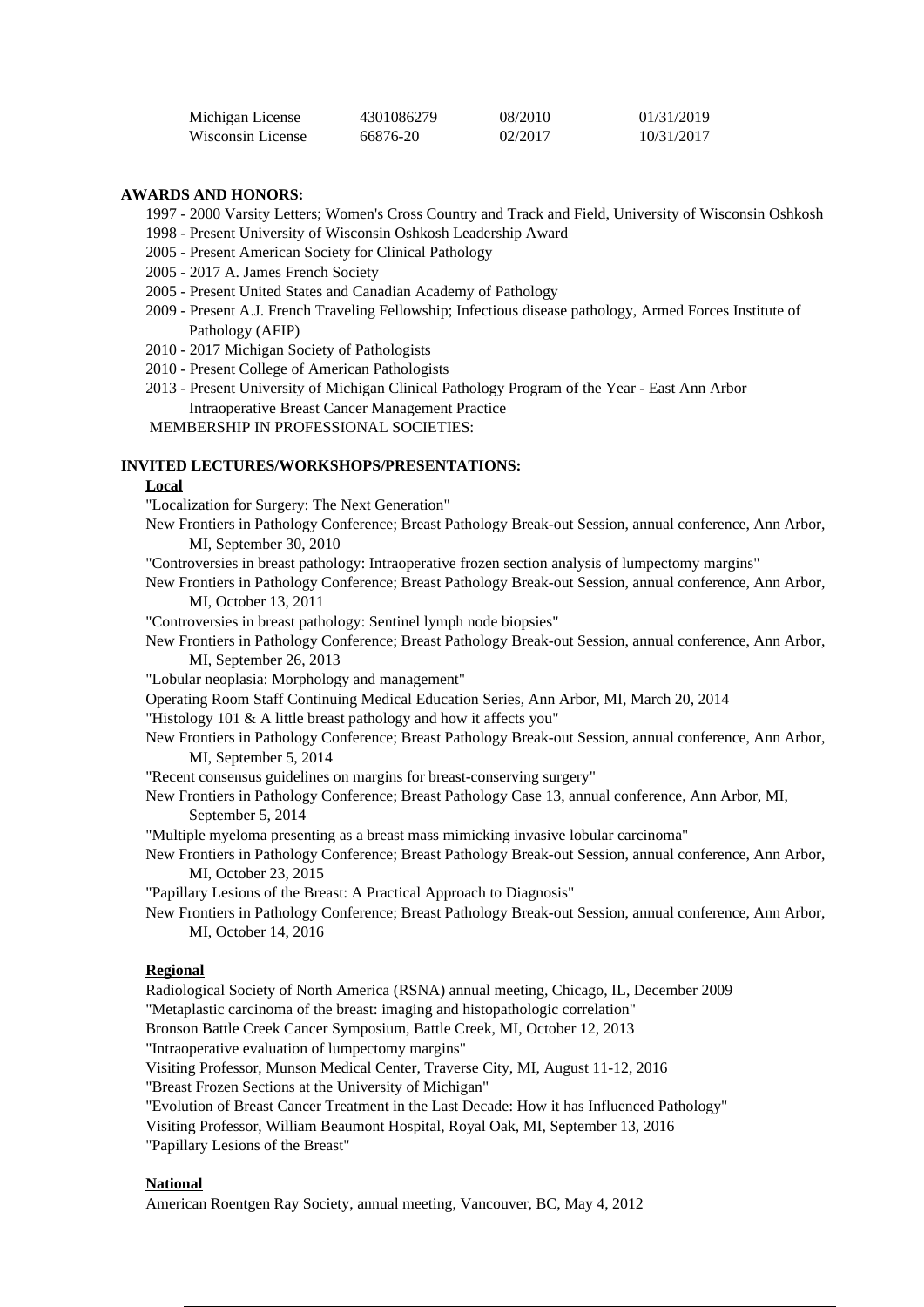American College of Rheumatology, annual meeting, Washington, DC, November 2012

- "The DEK Autoantigen regulates formation of neutrophil extracellular traps and zymosan induced arthritis in mice"
- International Association for Dental Research, annual meeting, San Francisco, CA, March 2013
- "Chronic oral infection exacerbates the development and severity of collagen-induced arthritis via Th17 cell responses"
- Visiting Professor, University of Colorado, Anschutz campus, Denver, CO, February 9-10, 2017
- "Breast pathology unknowns" resident slide conference
- "Breast Atypias" Grand rounds
- Society of Breast Imaging, annual conference, Los Angeles, CA, April 6, 2017
- American Roentgen Ray Society, annual meeting, Vancouver, BC, May 4, 2012
- "Flat Epithelial Atypia: Underestimation rate and pathologic correlation"
- "Pleomorphic LCIS: Imaging features, upgrade rate, and clinical outcomes"
- "Incidental FDG uptake in the breast: What should we do?"

#### **BIBLIOGRAPHY**

## **Refereed Journal Publications/Original Papers**

- 1. Jorns J.M. and Knoepp S.M. Occult fallopian tube carcinoma detected in routine pelvic washing specimens submitted for staging: Another justification for pelvic washing cytology? Diagnostic Cytopathology. 2009; 37(17): 923-929. (Cover article)
- 2. Sujata S., Cooney L.A., White P., Dunlop D.B., Endres J., Jorns J.M., Wasco M.J., Fox D.A. Regulation of pathogenic IL-17 responses in collagen-induced arthritis: roles of endogenous interferon-gamma and IL-4. Arthritis Research & Therapy. 2009; 11(5): R158.
- 3. Jorns J.M. and Knoepp S.M. Asteroid bodies in lymph node cytology: Infrequently seen and still mysterious. Diagnostic Cytopathology. 2011; 39(1): 35-6.
- 4. Sabel M.S., Jorns J.M., Wu A.J., Myers J.L., Newman L.A., Breslin T.M. Development of an intraoperative pathology consultation service at a free-standing ambulatory surgical center: clinical and economic impact for patients undergoing breast cancer surgery. The American Journal of Surgery. 2012; 204(1): 66-77.
- 5. Kehr E.A., Jorns J.M., Ang D., Warrick A., Neff T., Degnin M., Lewis R., Beadling C., Corless C.L., Troxell M.L. Mucinous Breast Carcinomas Lack PIK3CA and AKT1 Mutations. Human Pathology. 2012 D; 43(12): 2207-12.
- 6. Butler R., Pinsky R. and Jorns J.M. Alveolar variant of invasive lobular carcinoma in a fibroadenoma. The Breast Journal. 2012; 18(6): 613-4.
- 7. Jorns J.M., Visscher D.V., Sabel M., Breslin T.M., Healy P., Daignault S., Myers J.L., Wu A.J. Intraoperative frozen section analysis of margins in breast conserving surgery significantly decreases reoperative rates: one year experience at an ambulatory surgical center. American Journal of Clinical Pathology. 2012; 138(5): 657-69.
- 8. Jorns J.M. and Patterson S.K. A case of juvenile papillomatosis, aka "swiss cheese disease," The Breast Journal. 2013; 19(4): 440-1.
- 9. Jorns J.M., Healy P., Zhao L. Review of ER, PR, and HER-2/neu immunohistochemistry impacts treatment for a small subset of breast cancer patients transferring care to another institution. Archives of Pathology & Laboratory Medicine. 2013; 137(11): 1660-3.
- 10. Marchesan J.T., Gerow E.A, Schaff R., Dan Taut A., Shin S.Y., Sugai J., Brand D., Burberry A., Jorns J., Lundy S.K., Nunez G., Fox D.A., Giannobile W.V. Porphyromonas gingivalis oral infection exacerbates the development and severity of collagen-induced arthritis. Arthritis Research & Therapy. 2013; 15:R186.
- 11. Jorns J.M. Nodular papillomatosis in a 12-year-old female. The Breast Journal. 2014; 4: 426-7.
- 12. Jorns J.M., Thomas D.G., Healy P., Daignault S., Mardis E.R., Vickery T., Snyder J.E., Davies S.R., Ellis M.J., Visscher, D.V. Estrogen receptor expression is high but of lower intensity in tubular carcinoma when compared to well-differentiated invasive ductal carcinoma. Archives of Pathology and Laboratory Medicine. 2014; 138(11): 1507-13.
- 13. Jorns J.M., Daignault S., Sabel M.S, Wu A.J. Is Frozen Section Evaluation of Reexcision Margins of Value in Preventing Reoperation? American Journal of Clinical Pathology. 2014; 142(5): 601-8.
- 14. Jorns J.M., Sabel M.S., Pang J.C. Lobular Neoplasia: Morphology and Management. Archives of Pathology and Laboratory Medicine. 2014; 138: 1344-1349.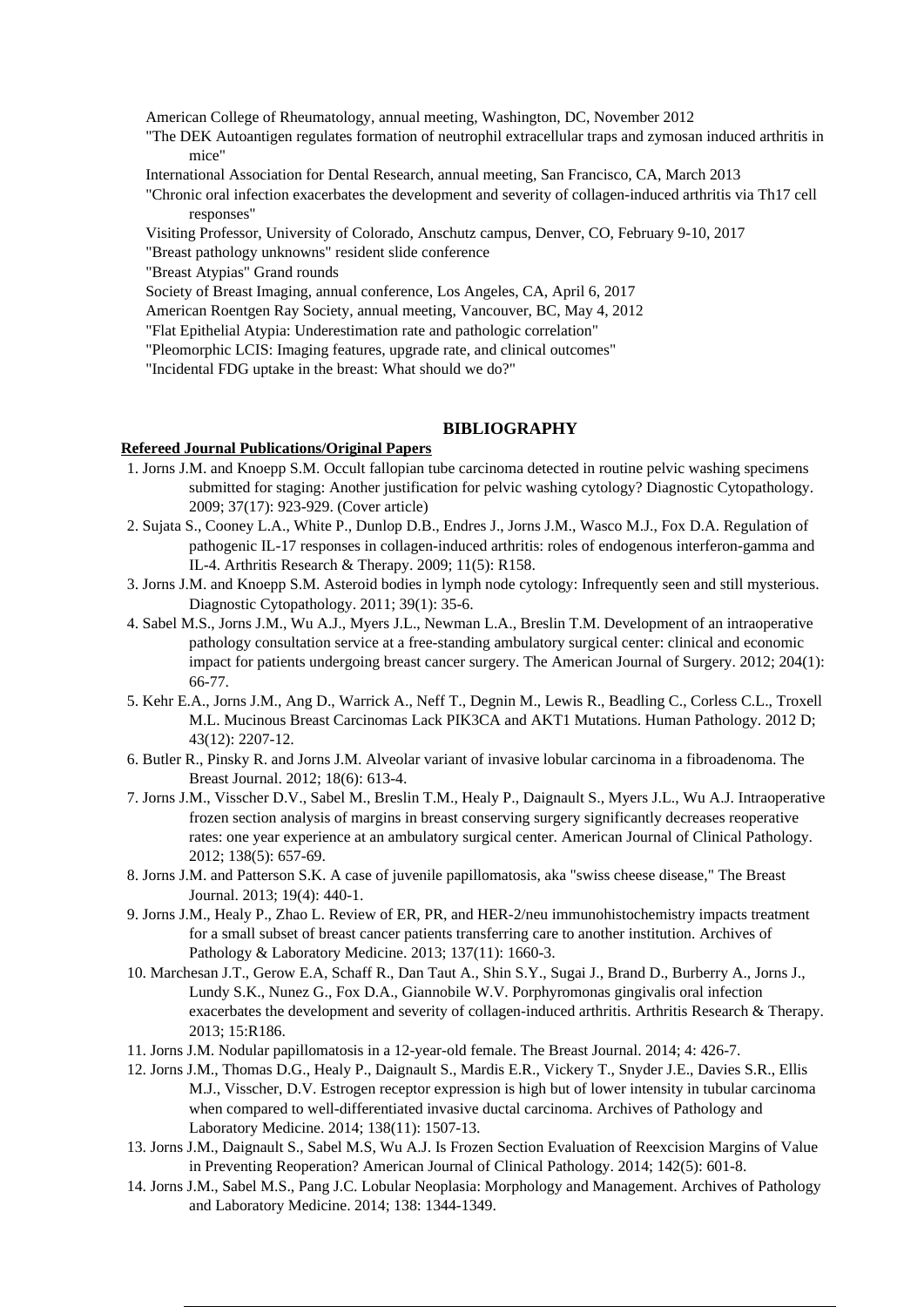- 15. Arps D., Jorns J.M., Zhao L., Bensenhaver J., Pang J.C. Re-excision Rates of Invasive Ductal Carcinoma with Lobular Features Compared to Pure Invasive Ductal Carcinoma and Invasive Lobular Carcinoma. Annals of Surgical Oncology. 2014; 21(13) 4125-8.
- 16. Walters L.L., Pang J.C, Zhao L., Jorns J.M. Ductal Carcinoma in situ with Distorting Sclerosis on Core Biopsy may be Predictive of Upstage on Excision. Histopathology. 2015; 66(4): 577-86.
- 17. Ishikawa M.K., Pinsky R.W., Smith L.B., Jorns J.M. Morphologic Mimics of Invasive Lobular Carcinoma. Archives of Pathology and Laboratory Medicine. 2015; 139(11): 1507-13.
- 18. East E.E., Pang J.C., Kidwell K., Jorns J.M. Utility of Estrogen Receptor, Progesterone Receptor and HER-2/neu Analysis of Multiple Foci in Multifocal Ipsilateral Invasive Breast Carcinoma. American Journal of Clinical Pathology. 2015; 144(6): 952-9.
- 19. Inyang A., Thomas D., Jorns J.M. Heterologous Liposarcomatous Differentiation in Malignant Phyllodes Tumor is Histologically Similar but Immunohistochemically and Molecularly Distinct from Well-differentiated Liposarcoma of Soft Tissue. The Breast Journal. 2016; 22(3): 282-6.
- 20. Jorns J.M. Extranodal Rosai-Dorfman Disease of the Breast. The Breast Journal. 2016;Sep 26. doi: 10.1111/tbj.12690. [Epub ahead of print].
- 21. Ishikawa M.K., Jorns J. M. Archives Applied Breast, Renal and GI Diagnostic Challenges (SAM Eligible) © 2016 College of American Pathologists. On-line CME Self-Assessment Module released April 25, 2016.
- 22. Jorns J.M., Kidwell K.M. Sentinel Lymph Node Frozen Section Utilization Declines after Publication of American College of Surgeons Oncology Group Z0011 Trial Results with No Change in Subsequent Surgery for Axillary Lymph Node Dissection. American Journal of Clinical Pathology. 2016; 146(1): 57-66.
- 23. Jorns J.M. Papillary Lesions of the Breast: A Practical Approach to Diagnosis. Archives of Pathology and Laboratory Medicine. 2016; 140(10): 1052-9.
- 24. Briski L.M., Jeffries D.O., Jorns J.M. Primary Atypical Lipomatous Tumor/Well-Differentiated Liposarcoma (ALT/WDL) of the Breast. The Breast Journal. In press.
- 25. Mor-Vaknin N., Saha A., Legendre M., Carmona-Rivera C., Amin M.A., Rabquer B.J., Gonzales-Hernandez M.J., Jorns J., Mohan S., Yalavarthi S., Pai D.A., Angevine K., Almburg S.J., Knight J.S., Adams B.S., Koch A.E., Fox D.A., Engelke D.R., Kaplan M.J., Markovitz D.M. DEK-targeting DNA aptamers as therapeutics for inflammatory arthritis. Nat Commun. 2017 Feb 6;8:14252. doi: 10.1038/ncomms14252.
- 26. McCleskey B.C, Epstein, J.I., Albany C., Hashemi-Sadraei N., Idrees M.T., Jorns J.M., Lu D.Y., Matoso A., Rais-Bahrami S., Schwartz L.E., Ulbright T.M., Gordetsky J., The Significance of Lymphovascular Invasion of the Spermatic Cord in the Absence of Cord Soft Tissue Invasion. Archives of Pathology & Laboratory Medicine. 2017; 141(6): 824-9.
- 27. Park J, Wysocki RW, Amoozgar Z, Maiorino L, Fein MR, Jorns J, Schott AF, Kinugasa-Katayama Y, Lee Y, Won NH, Nakasone ES, Hearn SA, Küttner V, Qiu J, Almeida AS, Perurena N, Kessenbrock K, Goldberg MS, Egeblad M. Cancer Cells Induce Metastasis-Supporting Neutrophil Extracellular DNA Traps. Science Translational Medicine. 2016; 8, 361ra138: 1-12. (Cover article)
- 28. East E.G., Zhao L., Pang J.C., Jorns J. M. Characteristics of a Breast Consultation Practice. Archives of Pathology & Laboratory Medicine. 2017; 141(4): 578-84.
- 29. Griggs J.J., Hamilton A.S., Schwartz K.L, Zhao W., Abrahamse P.H., Thomas D. G., Jorns J.M., Jewell R., Sibug-Saber M.E., Haque R., Katz S.J. Discordance between Original and Central Laboratories in ER and HER2 Results in a Diverse, Population-Based Sample. Breast Cancer Research and Treatment. DOI 10.1007/s10549-016-4061-z
- 30. Briski L.B., Jorns J.M. Primary Breast Atypical Lipomatous Tumor/ Well-differentiated Liposarcoma and Dedifferentiated Liposarcoma. Archives of Pathology & Laboratory Medicine. In press.
- 31. Jorns J.M., Daignault S., Sabel M.S., Myers J.L., Wu A.J. Frozen Sections in Patients Undergoing Breast Conserving Surgery at a Single Ambulatory Surgical Center: 5 Year Experience. European Journal of Surgical Oncology. http://dx.doi.org/10.1016/j.ejso.2017.01.237
- 32. Muller K.E. and Jorns J.M. Metaplastic Carcinoma with Extensive Chondromyxoid Differentiation Arising in Association with Microglandular Adenosis. International Journal of Surgical Pathology. 2017 Mar 1:1066896917697822. doi: 10.1177/1066896917697822. [Epub ahead of print].
- 33. Muller K.E., Zhao L., Jorns J.M. Metastatic and Hematolymphoid Neoplasms Involving the Breast: 20 Year Experience at a Tertiary Center. The Breast Journal. In Press.
- 34. Jeffries D.O., Dossett L.A., Jorns J.M. Localization for Breast Surgery: The Next Generation. Archives of Pathology and Laboratory Medicine. In Press.